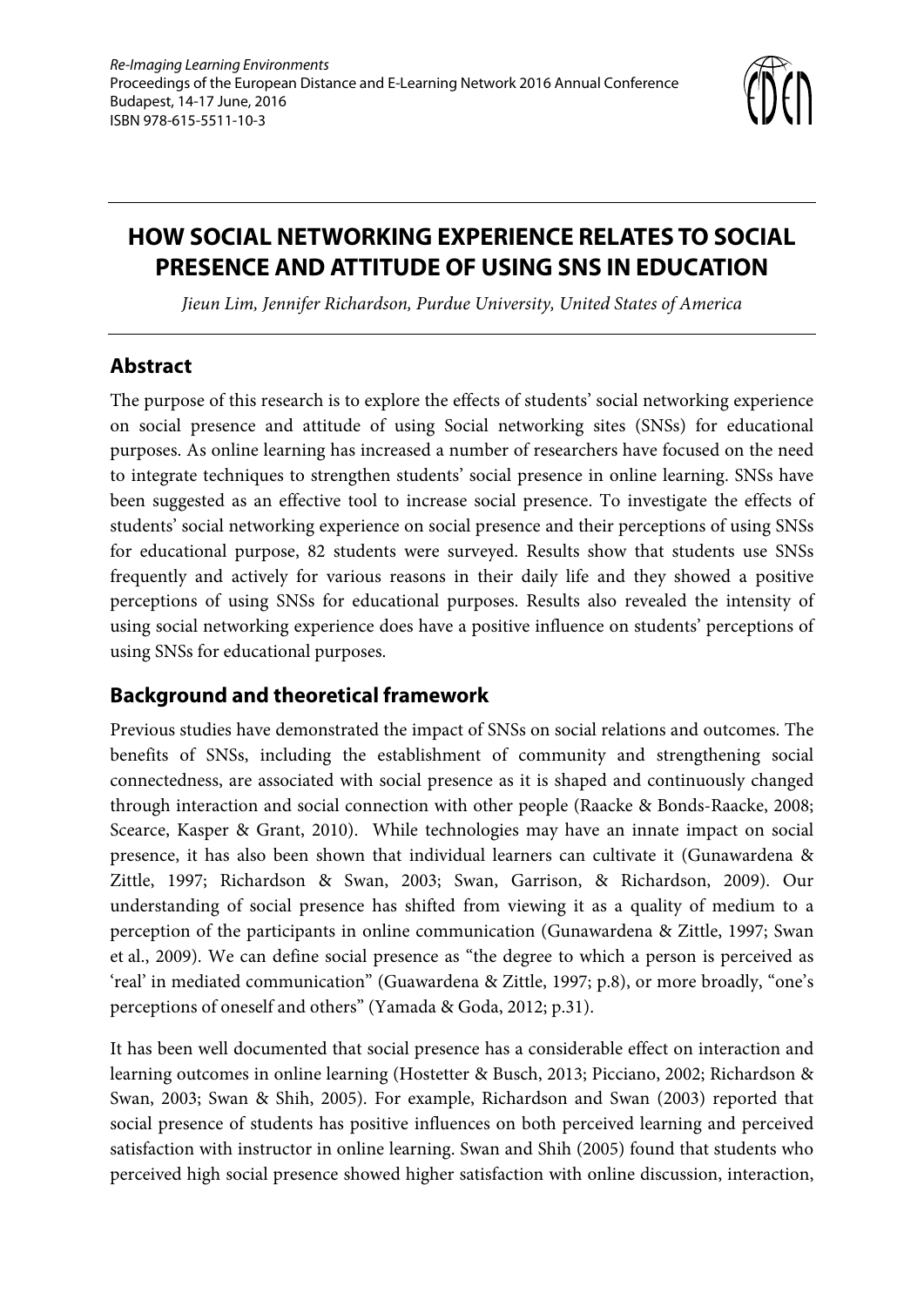and perceived learning than students who perceived low social presence. Hostetter and Busch (2013) also reported positive relationships between social presence in discussion boards and students' learning outcomes. Specifically, students that demonstrated higher social presence in discussions scored higher on written class assignments.

Several researchers have studied the relationship between SNSs and perceived social presence of learners to identify the benefits of SNSs as an educational tool. Dunlap and Lowenthal (2009) used Twitter as a supportive tool to enhance students' interaction and social presence. They reported that students' social presence and interaction were enhanced through the immediate and emotional conversation on Twitter. Choi and Kwon (2012) also demonstrated that Twitter can contribute to improve students' social-affective and cognitive presence. In addition, some educational institutions are looking to develop their own SNSs for learning (Tally, 2010).

Research has grown in the past few years to investigate how students' learning can benefit from SNSs. For example, Greenhow (2011) reported that SNSs have social learning functions including developing more creative ideas through the sharing of feedback with other users and receiving help and advice about class related tasks or school life in general. Mazer, Murphy and Simonds (2007) also suggested that instructors' use of Facebook can effect students' motivation and attitude about the teachers and their course positively through selfdisclosures on Facebook. They found that after visiting the Facebook page of a teacher who provided photographs and personal information students showed higher levels of motivation and positive attitude about the teacher, course, and perceived classroom climate than participants in a low teacher self-disclosure condition. Additionally, SNSs can be an effective platform for personal and social learning by allowing students to collaborate and communicate with other students more easily than in traditional learning management systems (Dabbagh & Kitsantas, 2012). The results of previous research show a positive expectation that social networking activities and social networking sites can promote social communication and collaboration which would benefit learners.

## **Objectives/purpose**

Despite the positive expectation that social networking activities and social networking sites can promote social communication and collaboration, little is known about students' prior experience with using SNSs and how their social networking experiences impact (a) their social presence and, (b) their perception of using SNSs for learning. To fill this gap, the following research questions were examined in this research:

- 1. How are students in online courses using SNSs?
- 2. Does students' intensity of use of SNSs influence their social presence in online learning?
- 3. What are students' perceptions about using SNSs for educational purposes?
- 4. Does the intensity of use of SNSs effect students' perceptions about using SNSs in educational environments?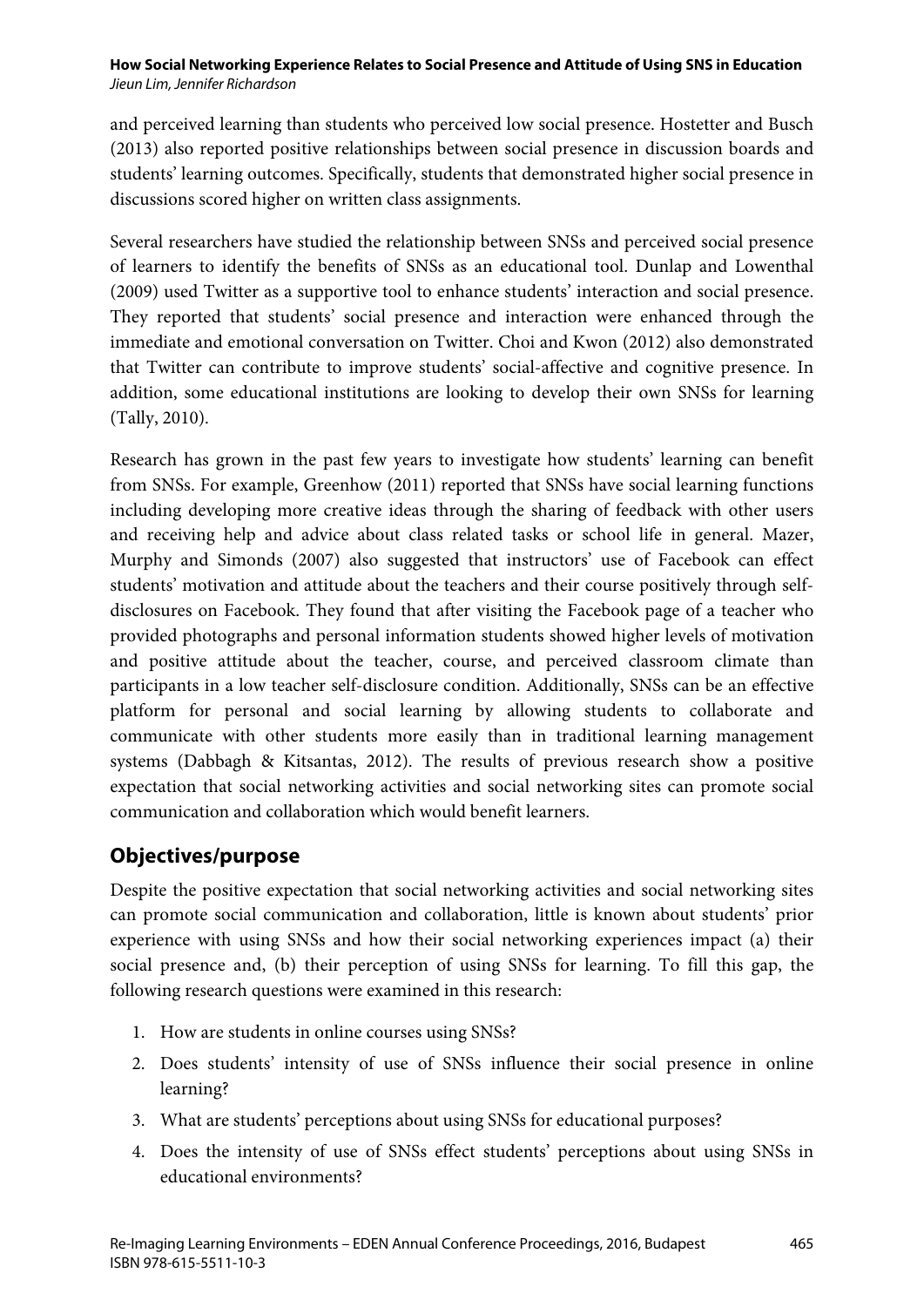## **Methodology**

### *Data source*

The data were collected from an online Masters' Program in Learning Design and Technology at a large public university. Eighty-two students participated in this study. Of the participants, 79% were female (n=65) and 21% were male (n=17). Participants ranged from 24 to 58 years of age. Most participants were experienced in online learning with 70 students having taken at least 5 online courses and 10 students having completed 2-4 online courses.

Data was collected through the survey which consisted of two parts: The Social Networking Use Survey and the Social Presence survey. The Social Networking Use Survey consisted of four sub-categories: (a) demographic items, (b) general information about the use of SNSs, (c) intensity of using SNSs, and (d) perceptions of using SNSs for educational purposes. Next, the social presence survey consists of 9 items and is one subsection of the Community of Inquiry (CoI) instrument (Cronbach's alpha = .91) (Arbaugh et al., 2008; Swan et al., 2008).

## *Data analysis*

For RQ1 and RQ3, descriptive statistics (frequency, percent, mean, and standard deviation) were used to examine demographic information and students' use of SNSs and to identify students' perceptions of using SNSs for educational purposes.

For RQ2, before analyzing the correlation between the intensity of using SNSs and social presence, we examined how age and gender were related to students' social presence score to identify the potential possibilities that demographic factors influence students' perception of social presence. Next, we examined the intensity of use items in relation to students' social presence score and sub scores for the 3 social presence categories: affective expression, open communication, and group cohesion. For each analysis, Spearman's rho was used to calculate correlational values. For RQ4, we examined the relationship between the intensity of use of SNS items and students' perceptions of using SNSs in an educational environment by using Spearman's rho for analysis.

## **Results**

## *RQ 1: How are students in online courses using SNSs?*

According to the analysis result, 65.9% of students reported that they have used SNSs for at least 6 years. Only 3.7 % of participants had less than one year of experience. Facebook was selected as the most widely used SNS (95.1%). This was followed by LinkedIn (85.4%) and Twitter (46.3%). The most frequent purpose for using SNSs was keeping in touch with friends (90.2%). Career networking was also a common purpose (76.8%). We also identified students in this research use SNSs intensively in their daily life (see Table 1).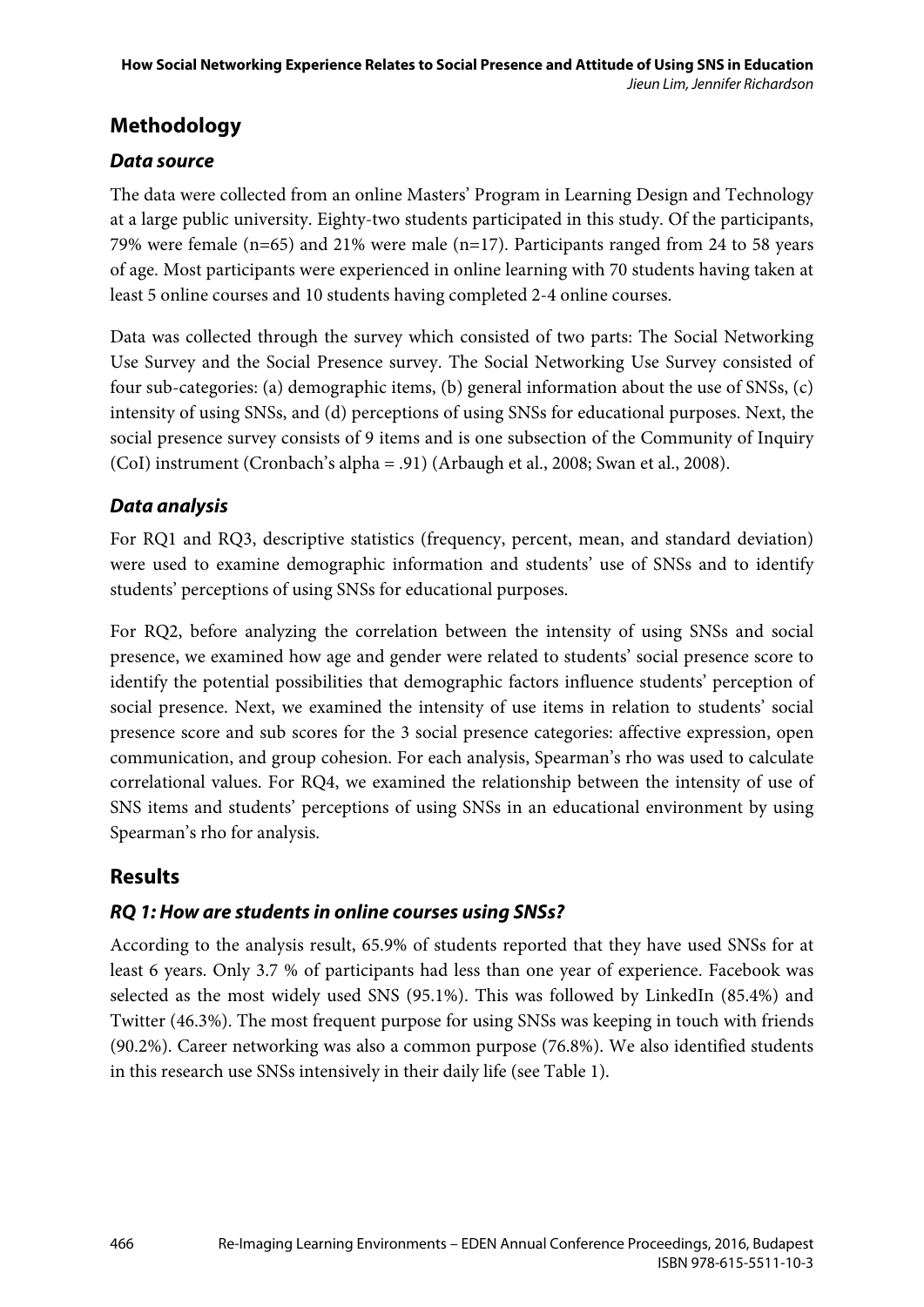| <b>Ouestion</b>                                                        | Strongly<br><b>Disagree</b> | <b>Disagree</b> | Neither<br>Agree<br>nor<br><b>Disagree</b> | Agree    | Strongly<br>Agree | M<br>(SD)      |
|------------------------------------------------------------------------|-----------------------------|-----------------|--------------------------------------------|----------|-------------------|----------------|
| SNSs are part of my<br>everyday activities                             | 6/7.3%                      | $5/6.1\%$       | 6/7.3%                                     | 30/36.6% | 35/42.7%          | 4.01<br>(1.19) |
| I feel out of touch if I<br>haven't logged onto my<br>SNSs for a while | 11/13.4%                    | 15/18.3%        | 15/18.3%                                   | 27/32.9% | 14/17.1%          | 3.22<br>(1.30) |
| I feel I am part of my SNS<br>community                                | 7/8.5%                      | $9/11.0\%$      | 18/22.0%                                   | 31/37.8% | 17/20.7%          | 3.51<br>(1.19) |
| I would be sorry if my<br>SNS <sub>s</sub> were shut down              | 10/12.2%                    | 12/14.6%        | 13/15.9%                                   | 30/36.6% | 17/20.7%          | 3.39<br>(1.30) |

Table 1 Intensity of Students' Use of SNSs

#### *RQ 2: Does the intensity of use of SNSs influence students' social presence in online learning?*

Before addressing RQ2, we ran age and then gender in relation to students' social presence scores using Spearman's rho correlation. The result for gender was not statistically significant  $(R_s = -.061, p > .01)$  indicating that there is no difference for the mean score of social presence between males (m=4.24, N=17) and females (m=4.18, N=65). The correlational analysis for age and students' social presence scores was also found not to be significant ( $R_s = .062$ , p>.01).

Spearman's rho was then calculated to determine the association between items for students' intensity of use of SNSs and students' (a) social presence scores, (b) sub scores for social presence group cohesion items, (c) sub scores for open communication items, and (d) sub scores for affective expression scores. The sub scores for Social Presence were investigated to see if SNSs impacted specific social presence characteristics such as open communication in online courses. None of the intensity of use of SNS items was found to have a significant correlation to the scores.

#### *RQ 3: What are students' perceptions about using SNSs for educational purposes?*

Students agreed (using a 5 point scale) that SNSs can promote motivation for learning  $(m=3.74)$ , increase connectedness to a learning community  $(m=3.74)$ , and be effective as a means to communicate (m=3.90) and collaborate with peers (m=3.56), and using SNSs for educational purposes would be convenient (m=3.79). Of note is the finding for the item "I would feel more comfortable using SNS as a discussion tool in place of traditional course discussion boards (m=2.91)" indicating that while students felt positively about using SNSs for educational purposes, they would not necessarily feel comfortable going so far as to disrupt or replace more traditional online course techniques to do so.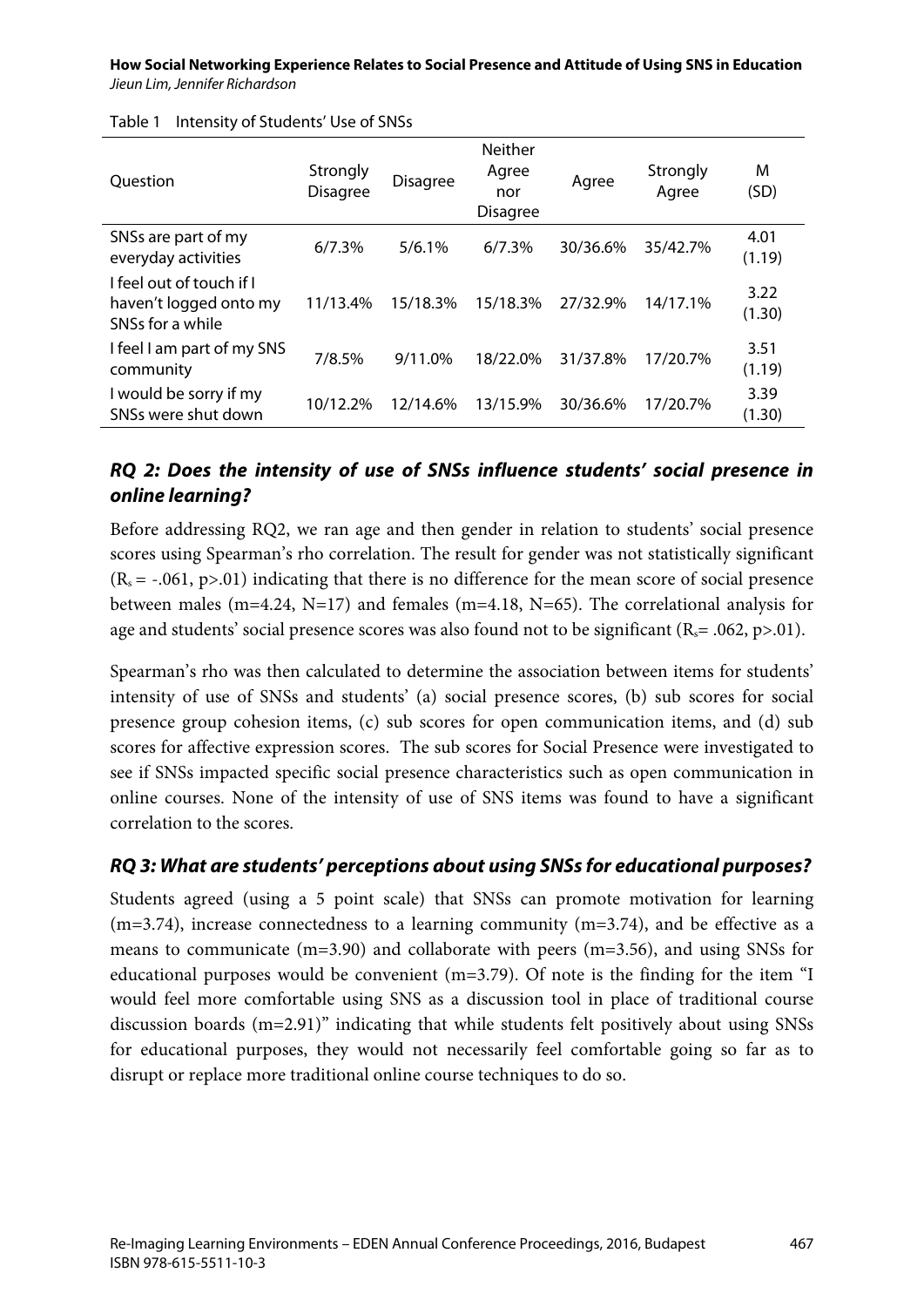#### *RQ 4: Does the intensity of use of SNSs influence students' perceptions about using SNSs in an educational environment?*

To address RQ 4, the relationship between three of the intensity of use of SNS items and students' perceptions of using SNSs in an educational environment was examined using Spearman's rho. Intensity items included "How many days per week do you use SNSs", "SNSs are part of my everyday activities", and "I feel I am part of a SNS community". The result showed that more intensive users of SNSs are more likely to have positive perceptions of using SNSs for educational purposes. Table 2 shows more detailed information about the result.

| Question                                                                                                            | How many days<br>per week do<br>you use SNSs | SNSs are part of<br>my everyday<br>activity | I feel I am part of<br>a SNS community |
|---------------------------------------------------------------------------------------------------------------------|----------------------------------------------|---------------------------------------------|----------------------------------------|
| Using SNSs for educational purposes<br>would be convenient                                                          | $.308**$                                     | $.362**$                                    | $.477**$                               |
| SNSs could be used to support face to<br>face learning                                                              | $.292**$                                     | $.379**$                                    | $.468**$                               |
| Using SNSs for class could promote<br>motivation for learning                                                       | .294**                                       | $.247*$                                     | $.423**$                               |
| Using SNSs for class could make me feel<br>more connected to my learning<br>community                               | $.318***$                                    | $.253*$                                     | $.396**$                               |
| I would feel more comfortable using<br>SNS as a discussion tool in place of<br>traditional course discussion boards | $-119$                                       | $-.277*$                                    | $-122$                                 |
| SNSs could be used effectively to share<br>class materials                                                          | $.270*$                                      | $.319***$                                   | $.304**$                               |
| Using SNSs as an educational platform<br>could promote better rapport with<br>peers                                 | $.264*$                                      | $.339**$                                    | .407**                                 |
| SNSs could be an effective way to<br>collaborate with peers                                                         | $.380**$                                     | $.293**$                                    | $.410**$                               |
| SNSs could be an effective way to<br>communicate with peers                                                         | $.382**$                                     | $.373**$                                    | $.412**$                               |
| I feel that my privacy would be invaded<br>if SNSs and my courses overlapped                                        | $-.224*$                                     | $-158$                                      | $-161$                                 |
| I don't care one way or the other about<br>SNSs being used for educational<br>purposes                              | .036                                         | $-0.051$                                    | $-175$                                 |

| Table 2 Correlations for Students' Intensity of use of SNSs and using SNSs for educational |
|--------------------------------------------------------------------------------------------|
| purposes.                                                                                  |

\*\* Correlation is significant at the 0.01 level (2-tailed)

\* Correlation is significant at the 0.05 level (2-tailed)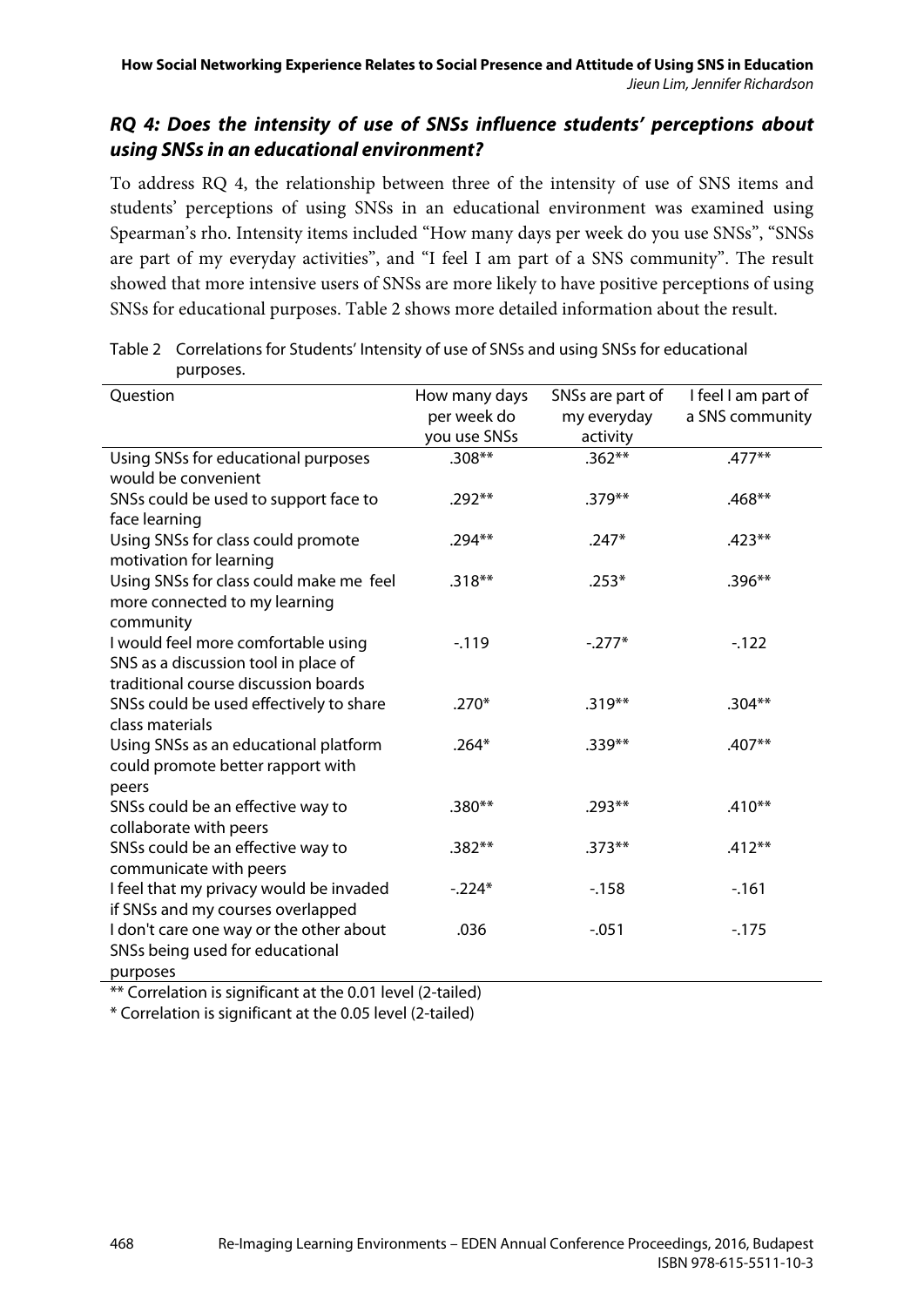## **Discussion and conclusions**

We determined that most students in our particular sample are familiar with SNS environments and view SNSs as an integral part of their daily life. The results of this research are consistent with previous research reporting that SNSs have been integrated into students' daily lives (Pempek, Yermolayeva & Calvert, 2009).

Dohn (2009) stated that students' skilfulness and familiarity with using web 2.0 tools including SNSs can promote those technologies to be effectively integrated into various educational environments. The findings of this research showing that most students are accustomed to SNSs may imply that students can extend their use of SNSs to the educational setting without much difficulty or needing to learn the basics of SNS functionalities.

Next, the students indicated social relationships as their dominant purpose for using SNSs, but this research also demonstrated that students do consider SNSs as a place where they can also gather and share information more generally. Considering that sharing information is an important activity in learning, this implies that SNSs are likely to be an effective tool or environment for educational purpose as well as for social friendships. However, as we also found, students are not ready for SNSs to replace more traditional aspects of online courses such as discussion boards.

This study also identified positives correlation between the intensity of using SNSs and students' perceptions of using SNSs for educational purposes. This result is consistent with research by Alhazmi and Rahman (2013) which reported that students who have more experience with using SNSs have a more positive attitude using SNSs for academic purposes. This result shows that more experiences and familiarity with using SNSs are likely to be an important factor in students' positive perceptions of using SNSs for educational purposes. When we consider that most current undergraduate students are familiar with SNSs, the findings propose a positive expectation that current and future students may be open and ready to use SNSs for educational purposes on a technical level.

In addition, overall, the students revealed a positive attitude toward using SNSs for educational purposes, indicating it could increase motivation for learning, increase learning community intensity, and communication and collaboration with peers. This result coincides with the previous research which indicated that students revealed positive perceptions of using Facebook page as a supportive tool for learning (Irwin, Ball, Desbrow & Leveritt, 2012; McCarthy, 2012; Tower, Latimer & Hewitt, 2014). Similarly, Hamid, Waycott, Kurnia and Chang (2015) identified that students in higher education recognized benefits of SNSs for an educational purpose including promoting interaction with peer and instructor as well as improving their critical thinking and self-monitoring for learning. Understanding students' perceptions and attitudes about the academic use of SNSs is necessary prior to integrating SNSs into the educational context (Sánchez, Cortijo & Javed, 2014). The findings of students' positive perceptions are a meaningful first step to integrating SNSs for educational purposes.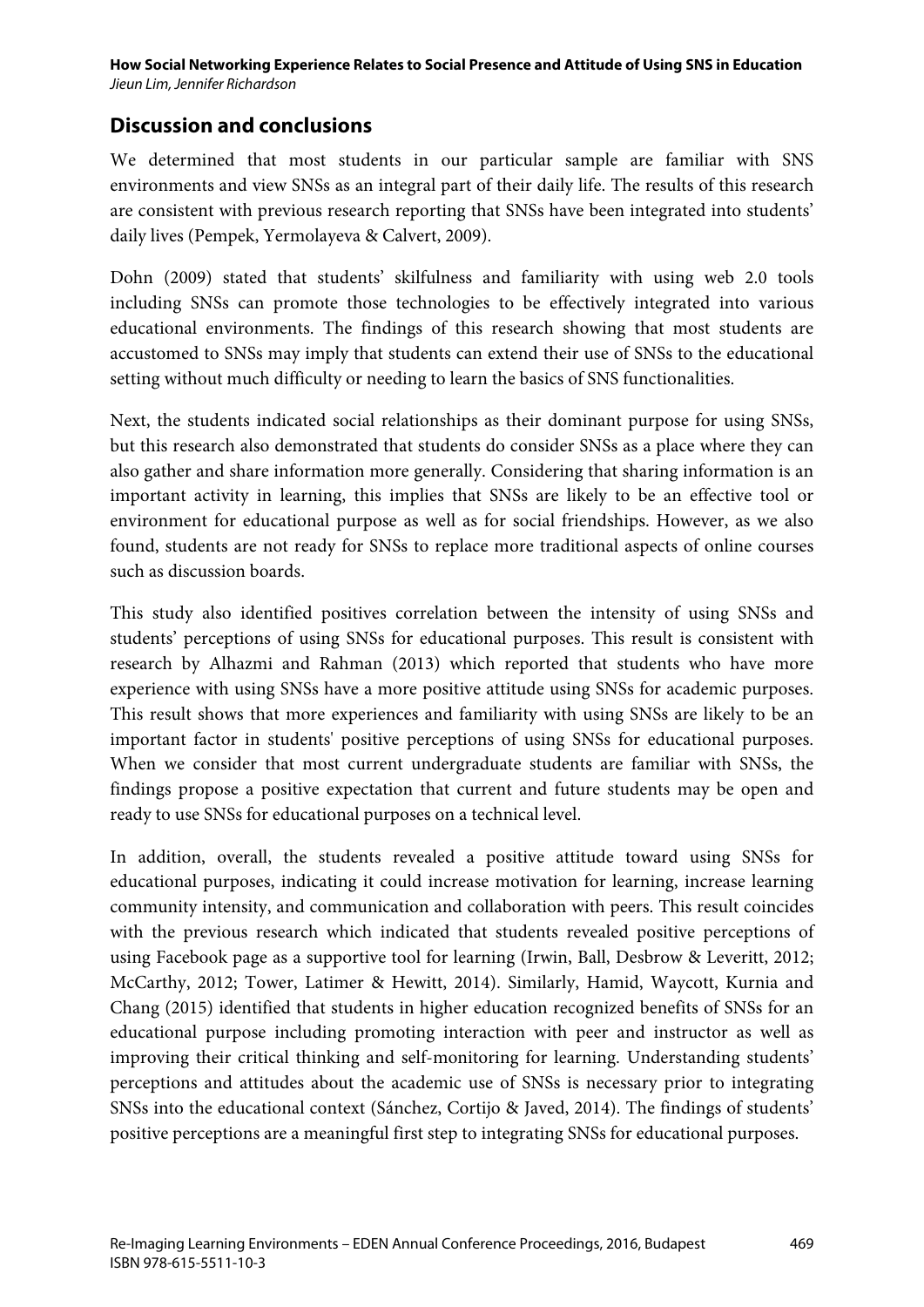Interestingly, no significant relationship was found between the intensity of using SNSs and students' perceived social presence. This contradicts what limited information is available relating SNSs and social presence, including the idea that the use of SNSs may have effects on students' social presence by enhancing the abilities of open communication or experiences of web community. The lack of significance may be attributed to the fact that survey items for social presence have focused only on students' perceptions about their social presence (Lowenthal & Dunlap, 2014). Lowenthal and Dunlap (2014) pointed out the possibilities of differences between what students actually *do* and what they *perceive*. They posited that the CoI social presence survey items need to be revised by combining what students actually *do* and what instructors and peers *do* and *say* about their presence with their self-perception.

Additionally, we believe there might be other reasons to explain the non-significant relationship between the intensity of using SNSs and students' perceived social presence scores. The identified non-significant correlations between the intensity of using SNSs and social presence score and sub scores for our participants contradicts previous research that says SNSs have psychological benefits that promote students' social and cognitive skills and meet the need for intimacy and social support in online environments (Tynes, 2007). Instead there may be the need for a different skill set in an academic of formal setting such as an online course. Kirschner (2015) would agree as he explains, "the users themselves, though often very experienced in using SNSs, are not fluent or accomplished in using them as tools to build on existing knowledge and create new knowledge" (p.624). In other words, while students may have the technical skills from previous SNS experience they may be lacking in the academic skills and how they would relate to SNSs. If the main purpose of SNSs is to maintain already existing relationships or develop purely social relationships, a SNS in an educational context would ask that students connect with others that they may not normally connect to and to conduct activities that may include not only building community but critiquing and relying on the work of others. As Kirschner (2015) clarifies, SNSs can narrow the social connections of students thereby limiting their affective connection and social bond within a specific group.

Together with previous research and our own results, it is safe to say that adopting SNSs for educational purposes is a real possibility as a means to overcome issues such as isolation or lack of community, given continued advances in SNSs capabilities. Yet the question remains if this also holds true for online learning environments as we originally set out to discover. The participants were from an online graduate program but further research is needed to determine if our learners' positive views of SNS for educational purposes is more of a general perception than specifically related to online learning.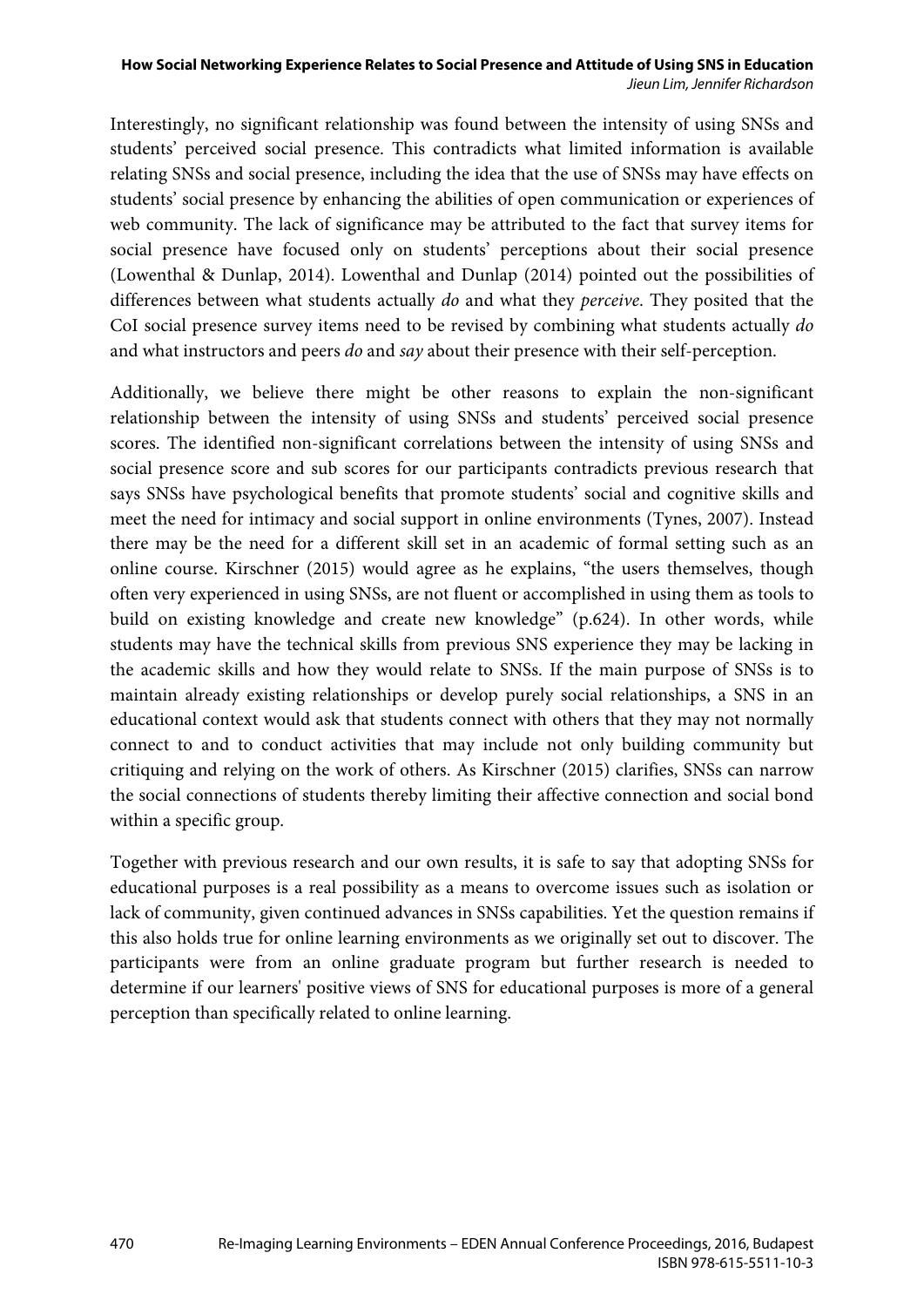#### **References**

- 1. Alhazmi, A. K., & Rahman, A. A. (2013). Facebook in Higher Education: Students' Use and Perceptions. *AISS: Advances in Information Sciences and Service Sciences*, *5*(15), 32-41.
- 2. Arbaugh, J. B., Cleveland-Innes, M., Diaz, S. R., Garrison, D. R., Ice, P., Richardson, J. C., & Swan, K. P. (2008). Developing a community of inquiry instrument: Testing a measure of the community of inquiry framework using a multi-institutional sample. *The Internet and Higher Education, 11*(3), 133-136.
- 3. Choi, H., & Kwon, S. (2012). Students' Experience in Using Twitter for Online Learning: Social-Affective and Cognitive Perspectives. *Educational Technology International, 13*(1), 175-205.
- 4. Dabbagh, N., & Kitsantas, A. (2012). Personal Learning Environments, social media, and self-regulated learning: A natural formula for connecting formal and informal learning. *The Internet and higher education*, *15*(1), 3-8.
- 5. Dohn, N. B. (2009). Web 2.0: Inherent tensions and evident challenges for education. *International journal of computer-supported collaborative learning*, *4*(3), 343-363.
- 6. Dunlap, J. C., & Lowenthal, P. R. (2009). Tweeting the night away: Using Twitter to enhance social presence. *Journal of Information Systems Education*, *20*(2), 129-135.
- 7. Greenhow, C. (2011). Online social networks and learning. *On the Horizon*, *19*(1), 4-12.
- 8. Gunawardena, C.N., & Zittle, F.J. (1997). Social presence as a predictor of satisfaction within a computer-mediated conferencing environment. *American Journal of Distance Education, 11*(3), 8-26.
- 9. Hamid, S., Waycott, J., Kurnia, S., & Chang, S. (2015). Understanding students' perceptions of the benefits of online social networking use for teaching and learning. *The Internet and Higher Education*, *26*, 1-9.
- 10. Hostetter, C., & Busch, M. (2013). Community matters: Social presence and learning outcomes. *Journal of the Scholarship of Teaching and Learning*, *13*(1), 77-86.
- 11. Irwin, C., Ball, L., Desbrow, B., & Leveritt, M. (2012). Students' perceptions of using Facebook as an interactive learning resource at university. *Australasian Journal of Educational Technology, 28*(7), 1221-1232.
- 12. Kirschner, P. (2015). Facebook as learning platform: Argumentation superhighway or dead-end street? *Computers in Human Behavior, 53,* 621-625. http://dx.doi.org/10.1016/j.chb.2015.03.011
- 13. Lowenthal, P. R., & Dunlap, J. C. (2014). Problems measuring social presence in a community of inquiry. *E-Learning and Digital Media, 11*(1), 19-30.
- 14. Mazer, J. P., Murphy, R. E., & Simonds, C. J. (2007). I'll see you on "Facebook": The effects of computer-mediated teacher self-disclosure on student motivation, affective learning, and classroom climate. *Communication Education, 56*(1), 1-17.